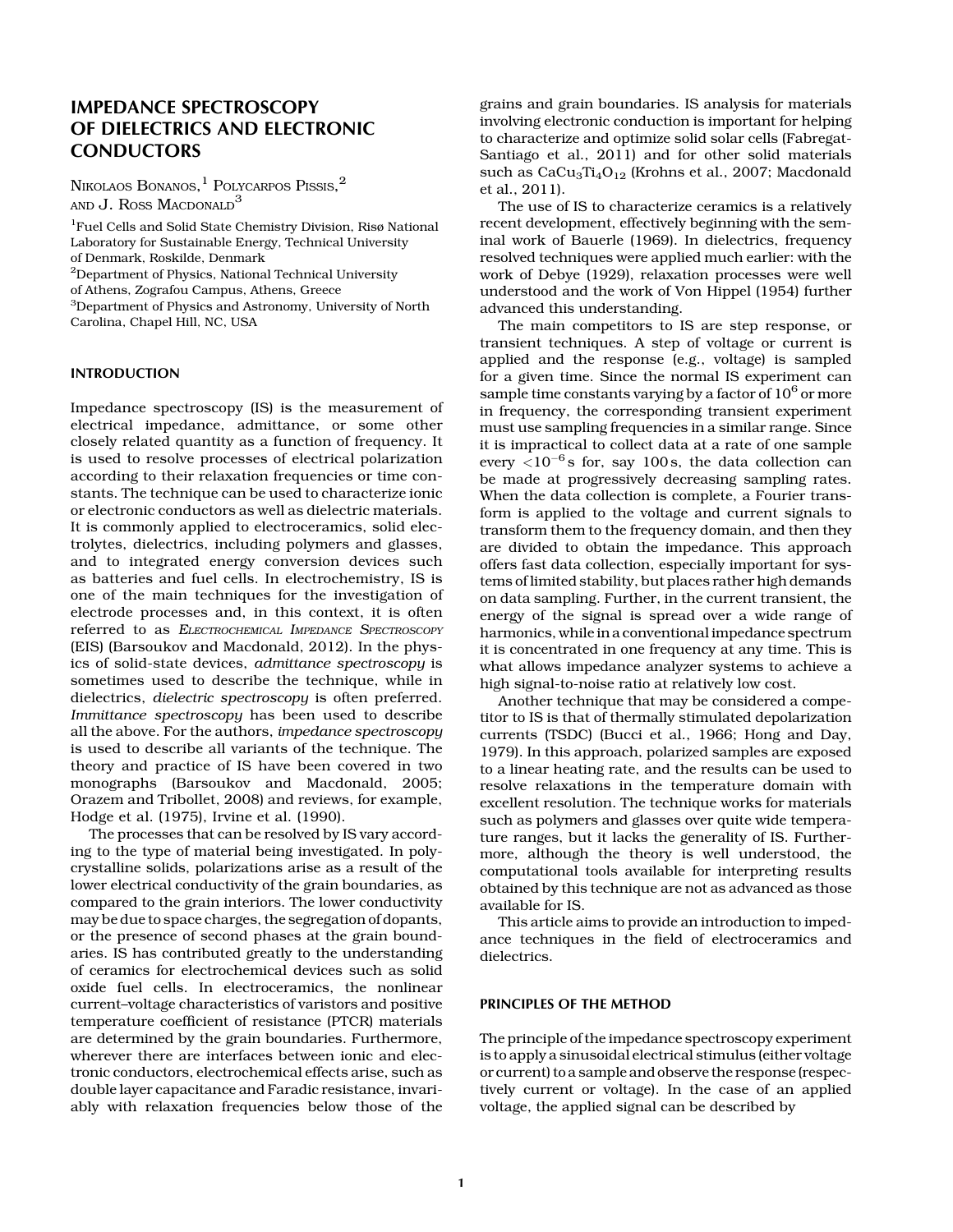$$
V = |V_0| \cdot e^{j \omega t} \tag{1}
$$

which may be rewritten using Euler's formula:

$$
V = |V_0| \cdot \{ \cos(\omega t) + j \sin(\omega t) \}
$$
 (1a)

For the simple case of a parallel resistor, R, and capacitor, C, the current is

$$
I = \frac{V}{R} + C\frac{\partial V}{\partial t}
$$
 (2)

And treating both current and voltage as complex numbers, the admittance, Y, is given by the ratio:

$$
Y = \frac{I}{V} = \frac{1}{R} + j\,\omega C\tag{3}
$$

Real materials will, in general, display more complicated response than this, with contributions from transport of electrons through the electronic conductors, the polarization of dipoles and multipoles in the sample, and the migration of ions and point defects (interstitials and atomic vacancies) in response to the electric field. The movement of the charge carriers depends on the resistance, and the charge storage on the capacitance of the sample.

It is normally expected that the system under study responds linearly to the applied stimulus, and that all relevant properties of the system are invariant within the timeframe of the experiment. In general, the measured properties will depend on such controllable variables as the temperature, atmosphere (e.g., oxygen or hydrogen partial pressure), and on the applied voltage bias.

#### Data Analysis, Elements, and Codes

The data resulting from such a measurement (usually a list of  $f$ ,  $Z_{\text{re}}$ ,  $Z_{\text{im}}$ ) are analyzed using a complex nonlinear least squares (CNLS) fitting code, to determine the parameters of a circuit equivalent. Examples of such codes are LEVM written by one of the present authors (Macdonald and Potter, 1987; Macdonald, 2000a) and the first and most comprehensive one (see LEVMW, web information), EQC written by B. A. Boukamp, ZView from Scribner Associates Inc., ZSimpWin from EChem Software, and MEISP from Kumho Chemical Laboratories. Each of these codes has its own strengths, and the new user is advised to test the codes, if possible, before committing to one of them. The codes allow a circuit to be built from elements  $R$ ,  $C$ ,  $L$ , and  $Q$ , the constant phase element (see below), as well as several other elements of relevance mainly to electrochemistry. One of the earliest applications of CNLS fitting of dielectric data for liquids appears in Macdonald (1995). The constant phase element (CPE) (Barsoukov and Macdonald, 2005; Macdonald, 1984) deserves special mention. In most software, it is defined by Equation 4

$$
Y_Q = Y_0 (j\omega)^n \tag{4}
$$

where  $\omega$  is the angular frequency ( $\omega = 2\pi f$ ), and  $0 \le n \le$ 1. According to this definition,  $Y_Q$  has the rather cumbersome units of  $S \cdot s^n$ .<br>The element often occ

The element often occurs in parallel combination with a resistor, in which case it can be referred to as a ZARC or ZC element (Macdonald, 2000b). The impedance of this element can be expressed by Equation 5

$$
Z = \frac{Z_0}{1 + RY_0(j\omega)^n} \tag{5}
$$

Since the ZARC is not equivalent to a parallel (RC) combination (except in the special case of  $n = 1$ ), the parallel capacitance of the ZARC is not constant with frequency. However, a quantity with units of capacitance,  $C_{\text{qe}}$ , can be derived via Equation 6 (Macdonald, 1984; Hsu and Mansfeld, 2001).

$$
C_{\rm qe} = \frac{(RY_0)^{\frac{1}{n}}}{R}
$$
 (6)

In an alternative definition of the CPE,

$$
Y_Q = (j Y'_0 \omega)^n \tag{7}
$$

where  $Y_0'$  is an alternative measure of the CPE and  $Y_0'$  has units of  $S^{1/n}$  · s. This definition of the CPE is not available in all impedance analysis codes. The two definitions of the CPE are examined by Jovic (2003) in relation to electrochemical double layer capacitance. The CPE and its relation to other elements involving fractional frequency exponents are discussed by Barsoukov and Macdonald (2012). The usefulness of Equation 6 is that it converts  $Y_0$  to a quasiequivalent capacitance and therefore, has a physical significance. For example, it can be related to the thickness of a polarized layer (bulk, grain boundary, or electrochemical double layer) and is a better alternative than fitting the spectrum to a (RC) circuit.

#### PRACTICAL ASPECTS OF THE METHOD

### Historical Background

Early measurements of impedance were mostly based on the Wheatstone bridge and its several variants, and were made by switching among a set of resistance and capacitance standards until an electrical balance was obtained. The requirement to match the responses of the standards and the sample placed limitations in the range that could be achieved, especially when very large capacitances were concerned. The transformer ratio arm bridge, introduced in the 1940s, eliminated this problem and provided great improvements in measurement stability and precision. As electronics advanced, crystal-controlled synthesizers provided stable measurement frequencies, while phase-sensitive detectors made the task of balancing the bridges much easier. By the 1970s instruments were available that could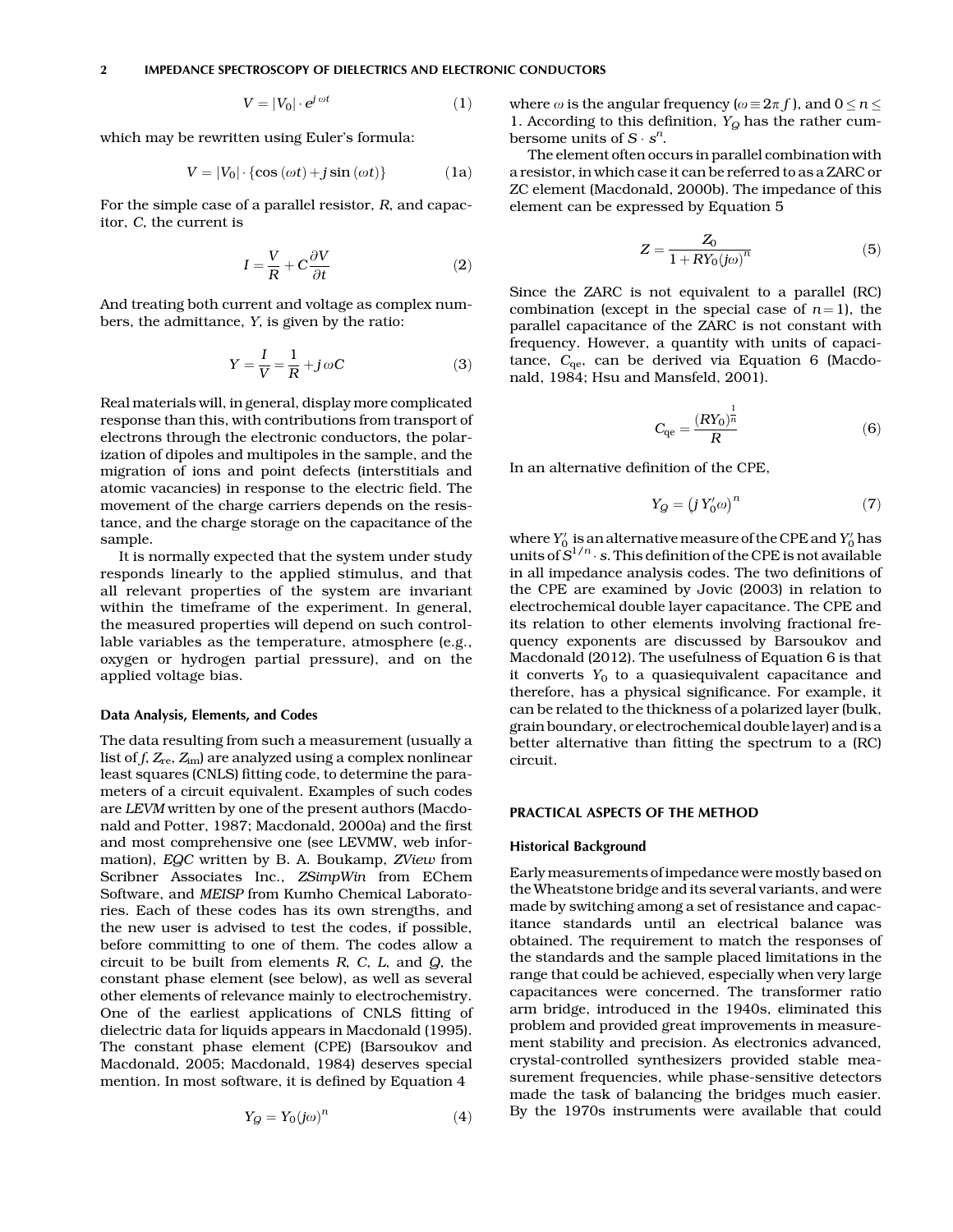measure capacitance and resistance with a resolution of six digits or more. These instruments, however, had a lower limit of a few Hz, due to the difficulty of balancing with such slowly varying signals. By the end of the 1970s, digital gain-phase analyzers had lowered this limit to the mHz range and, by the 1980s, digital impedance analyzers were able to extend this further to a few µHz. As well as wider frequency ranges, these instruments provide increased measurement speed and data acquisition via a computer interface.

When performing measurements on materials, the impedance analyzer is only half of the equipment needed; the other half is the measurement rig, which provides connections to the sample and controls of the temperature and atmosphere. The quality of the measurement will be limited by the part of the system that performs worst. For example, if the conductivity of a sample is highly temperature dependent, inadequate temperature control will invalidate the results, however high the precision of the impedance analyzer. Equally, with a dielectric sample, failure to control the sample environment, for example, humidity, may result in significant errors in the dielectric constant or loss tangent.

#### Measurement Rigs

In contrast to measurement instruments, which are commercially manufactured, measurement rigs for the determination of conductivity and dielectric constant are usually designed and built in-house; as a result, there are as many designs as there are designers and applications. Two rigs are presented below, which cover different needs depending on the required temperature range: a rig for use near ambient temperature, one for the temperature range  $-100$  to  $+400^{\circ}$ C in vacuum, and one for high temperatures  $(200-1000)$ °C) in controlled atmospheres.

Figure 1 shows an ambient temperature rig. It is simply constructed, based on an aluminum enclosure. The sample is contacted spring-loaded pins supported on PTFE or nylon insulators and is connected to coaxial connectors on the front. If the measurement instrument allows a two-terminal connection, the rig can be fitted directly, otherwise coaxial cables are used. The rig can be used in the frequency range from dc to several MHz. The lid is sealed by an o-ring, and gas connections can be attached to the two ends if required, to provide a controlled atmosphere, such as dry air. The stray capacitance of this cell is below 0.2 pF.

Figure 2 shows a rig for high temperature and vacuum operation. It is based on a metal block with heating coil. The electrodes contacting the sample are made of steel. The assembly is housed in a vacuum vessel with electrical feedthroughs. A copper rod, brought out via a thin-walled steel tube, dips into a flask with liquid nitrogen to provide cooling. With a controller of suitable range, stable temperatures of  $-100$  to  $400^{\circ}$ C can be achieved. If measurements below ambient temperature are not required, the liquid nitrogen cooling can be dispensed with. A cell of this design was used to study



Figure 1. Simple rig designed formeasurements at ambient and near-ambient temperature. The sample is contacted by springloaded pins. Controlled temperatures of up to ca.  $60^{\circ}{\rm C}$  can be achieved using an external resistor heater and thermocouple (not shown). Gas fittings can be added in order to purge the rig with a dry atmosphere.



Figure 2. Rig for vacuum operation based on metal block with coaxial heating coil. The electrodes contacting the sample are made of steel spring.With conductive cooling via a copper rod (not shown), stable temperatures of  $-100$  to  $400^{\circ}$ C can be achieved.

two different ionic conductors (Lilley and Strutt, 1979; Bonanos and Lilley, 1981) and was found to have a stray capacitance of under 0.5 pF.

When temperatures of  $1000^{\circ}$ C and above, and controlled chemical environments, are required, rigs must be made of ceramics. Connections to the sample must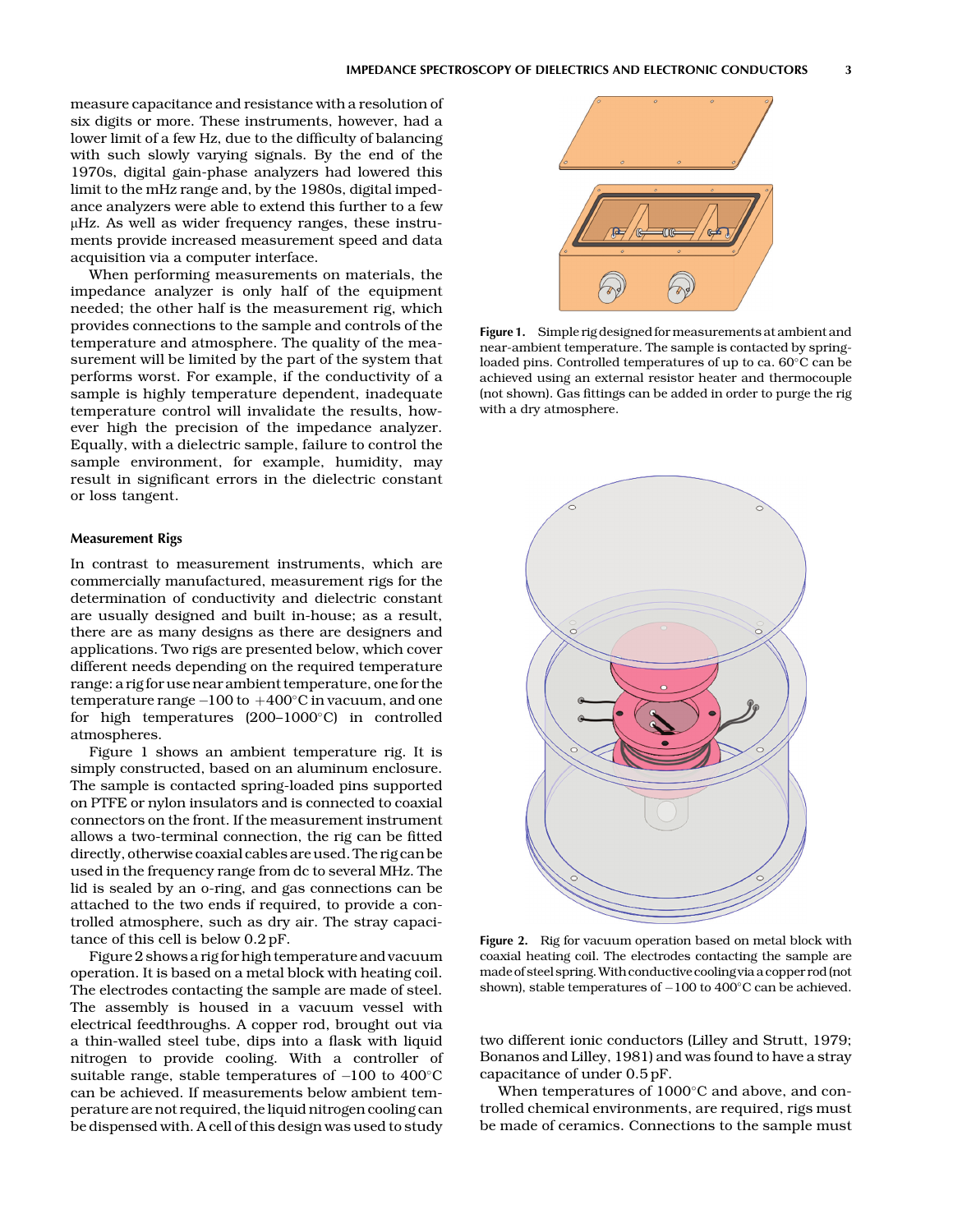be made via precious metal wires, for example, platinum, as common metals oxidize at such high temperatures. The rig must be enclosed in a tube made of ceramic or silica glass and placed in an electrical tube furnace. A description of such a rig has been given in an earlier publication (Barsoukov and Macdonald, 2005). p. 231.

## Considerations of Frequency and Applied Voltage

The bulk response of electroceramics is normally linear and, should be measured using whatever applied voltage is necessary for achieving a good signal-to-noise ratio. On the other hand, the grain boundaries of materials may be nonlinear, as explained in the next section and, when investigating these, the applied voltage is a significant experimental variable. In the authors' experience, the dielectrics literature often passes over the subject of the applied voltage, implicitly assuming that the processes of interest are linear. This is generally correct, but there may be nonlinear processes of a parasitic type. This is illustrated in Figure 3a, which shows the capacitance of a pure  $Al_2O_3$  disc measured at 10 kHz, at ambient temperature, in laboratory air. As can be seen, the capacitance exceeds the geometric capacitance at low applied voltage. This is caused by a layer of adsorbed water providing protonic surface conduction and a double layer capacitance at the rims of the electrodes. The situation can be described by a circuit equivalent  $(C_a(R_bC_b))$ , shown in the inert. The validity of this circuit is demonstrated in Figure 3b, in which the excess capacitance vanishes at high frequencies. The above measurements were made in the cell shown in Figure 1.

Consequently, when investigating materials of low conductivity, it is advisable to check for possible dependence of the measurements on applied voltage and frequency and to look out for evidence of surface

conduction. It is also essential to perform the measurements in/an environment of controlled humidity.

## METHOD AUTOMATION

While, in the early days of impedance spectroscopy, component bridges were balanced manually and data were written in notebooks, today any laboratory involved in impedance spectroscopy will have a certain level of automation. In particular, the temperature and atmosphere of the measurement cell would be under computer control and measurements would invariably be stored digitally. Software for controlling impedance analysers is commercially available, but the need for the computer to communicate with different kinds of equipment means that many laboratories still prefer to use in-house written software.

## DATA ANALYSIS AND INITIAL INTERPRETATION

#### Representations in the Complex Plane

Where several relaxation processes are present with different characteristic frequencies, or time constants, they can be resolved in one of various representations in the complex plane. Which one is most suitable depends on whether the processes are envisaged as sequential (e.g., serial connected) or parallel, and also on the relative magnitudes of the components responsible for the conduction and charge storage (normally resistors and capacitors). The impedance spectrum is recommended when processes are sequential and their capacitances differ by orders of magnitude, while the complex capacitance spectrum is recommended when the processes occur in parallel, and the time constants differ due to different resistive components.



Figure 3. Capacitance of  $A_2O_3$  disc at room temperature, in laboratory air, measured as a function of (a) applied ac voltage at constant frequency and (b) measurement frequency at constant voltage. Inset shows the proposed circuit equivalent.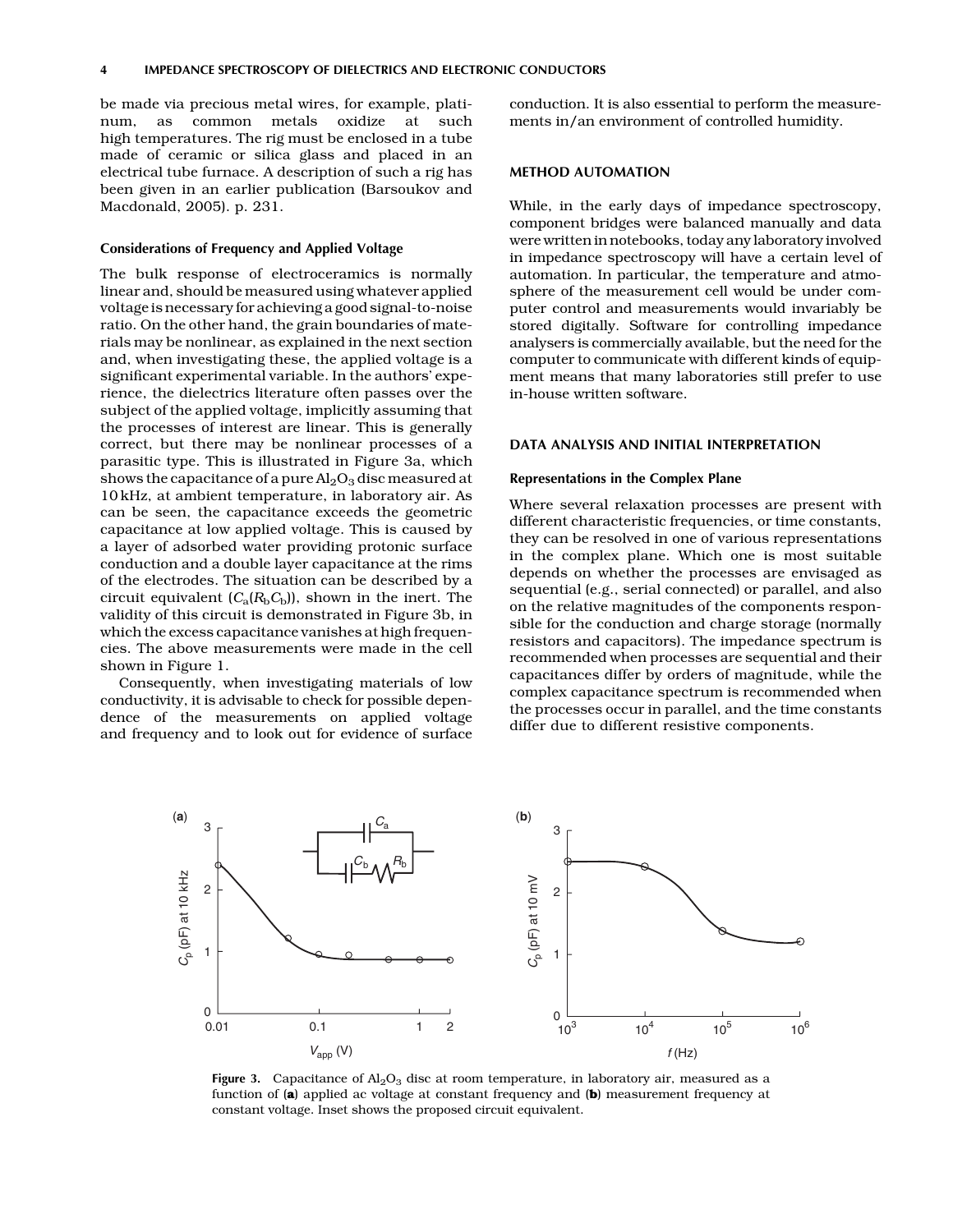### Applications in Electroceramics

In electroceramics, the electrical conductivity of the grain boundary regions,  $\sigma_{gb}$  usually differs from that of grain interiors  $\sigma_{gi}$ , and when this is the case, the polarizations of the two regions appear as distinct features in the impedance spectrum. This can be explained using the so-called brick layer model (Beekmans and Heyne, 1976), which is in effect an extension of the Bauerle (1969) model and treats the ceramic as an array of cubic grains, as illustrated in Figure 4a. The model allows two paths available to the current: through grains and across grain boundaries or along grain boundaries (Fig. 4b). When  $\sigma_{gb} \ll \sigma_{gi}$  the current through the latter path can be ignored and the impedance is the sum of the impedances of the two regions weighted by their relative thickness. In this case, and neglecting possible electrode effects, the material can be treated using a circuit  $(R_{gi}C_{gi})$  $(R_{gb}C_{gb})$  (Fig. 4c). In that case, several useful relations hold (Barsoukov and Macdonald, 2005). For the grain interiors, the conductivity,  $\sigma_{gi}$ , and dielectric constant,  $\varepsilon_{\text{gi}}$ , can be obtained directly from the parameters of the circuit equivalent:

$$
\sigma_{\rm gi} = \frac{\ell}{A} \frac{1}{R_{\rm gi}} \tag{8}
$$

$$
\varepsilon'_{gi} = \frac{\ell}{A} \frac{C_{gi}}{\varepsilon_0} \tag{9}
$$

where  $\ell$  is the thickness, A the cross-sectional area of the sample, and  $\varepsilon_0$  is the permittivity of free space  $(8.8542 \times 10^{-16} \text{ F/m}).$ 

If the grain size of the ceramic, and the dielectric constants of both regions, are known, the grain boundary thickness can be obtained from the ratio of the capacitances.

$$
d = D \frac{C_{gi}}{C_{gb}} \frac{\varepsilon'_{gb}}{\varepsilon'_{gi}}
$$
 (10)

where  $D$  is the grain size,  $d$  the grain boundary thickness, and  $\varepsilon'_{\rm gi},\ \varepsilon'_{\rm gb}$  are the dielectric constants of the two regions. Further, making the assumptions  $\varepsilon'_{\text{gb}} = \varepsilon'_{\text{gt}}$ , the<br>following relation is obtained (Haile et al., 1998). Similar following relation is obtained (Haile et al., 1998). Similar expressions have been derived by others (Vollmann et al., 1997; Waser and Hagenbeck, 2000) in the context of electroceramics.

$$
\sigma_{\text{gb}} = \frac{\ell}{A} \frac{C_{\text{gi}}}{C_{\text{gb}}} \frac{1}{R_{\text{gb}}} \tag{11}
$$

This permits an estimation of the specific conductivity of the grain boundary region, even without knowledge of the grain boundary thickness or grain size. The relation can be very useful as a starting point for an investigation, although it is not a substitute for a microstructural study. Experience has shown that a complete understanding of the properties of electroceramics requires a combination of IS and electron microscopic investigations (Barsoukov and Macdonald, 2005).

In the above, the properties of grain boundaries have been treated phenomenologically, without clearly stating the physical causes of their high impedance. While grain boundary polarization can be caused by second phases, for example, in ionic conductors containing impurities, with electroceramics this seems to be the exception. A large body of work demonstrates that the atomic discontinuities and lower atomic density at the cores of grain boundaries add up to a local electrical charge, which is compensated by an accumulation of charge carriers of the opposite kind around the discontinuity. PTCR electroceramics such as  $BaTiO<sub>3</sub>$  are normally n-type (i.e., oxides doped with an element of valence higher than that of the host). The grain boundary



Figure 4. (a) Brick layer model treating an electroceramic as an array of cubic grains with planar grain boundaries (Beekmans and Heyne, 1976). (b) Available paths for the current through grains, across grain boundaries, and along grain boundaries. (c) For  $d \gg D$ , the model is equivalent to a circuit of type (RC)(RC).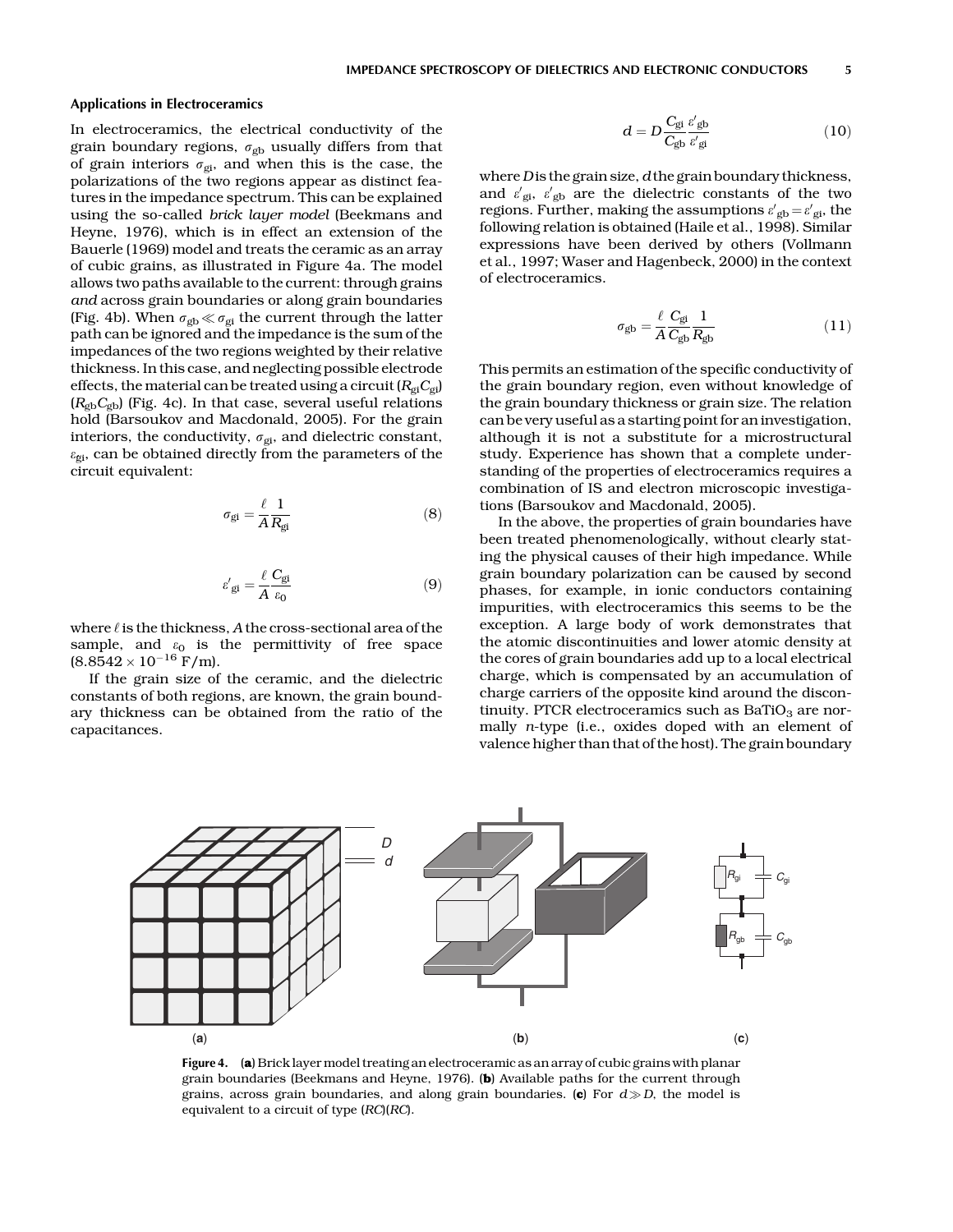core acquires a negative charge, which is then compensated by positive carriers in the space near the grain boundary. The result is a local region of diminished conductivity, or depletion layer. With p-type electroceramics (doped with a lower valence element) the sign of the layer is reversed, but the conductivity is depleted, as in the case of the n-type material.

The total width of the depletion layer on both sides of the grain boundary is given by Waser and Hagenbeck (2000):

$$
d_{\text{gb}} = \sqrt{\frac{\varepsilon' \Phi_{\text{gb}}}{c_{\infty}}} \tag{12}
$$

where  $\varepsilon'$  is the dielectric constant of the medium,  $\Phi_{gb}$  is the height of the potential barrier, and  $c_{\infty}$  is the molar concentration of compensating charges far from the interface.

For a discussion of these concepts, the reader is referred to the comprehensive work of Waser and Hagenbeck (2000) and references therein.

#### Examples

An example of an impedance spectrum of an electronically conducting ceramic is given in Figure 5. It was obtained on a sample of polycrystalline yttrium iron garnet (YIG), of composition  $Y_3Fe<sub>5</sub>O<sub>12</sub>$  measured at 324°C (Vladikova, 2006). The spectrum can be modeled by the circuit  $(RQ)(RQ)$ . The resistances for the two elements are shown by the arcs drawn in Figure 5. The capacitances,  $C_{qe}$ , when converted to dielectric constants, give values of 38.7 and 909, respectively. The first one is reasonable for an oxide, and allows us to ascribe the relaxation to the grain interior. However, the second one is unrealistically large, indicating that it must be a grain boundary relaxation.

Using Equations 8 and 11, the specific conductivities of the grain interiors and grain boundaries are extracted



Figure 5. Impedance spectrum of electronically conducting YIG ceramic at 324C. (a) Complex plane and (b) imaginary part versus frequency. Selected data points in (a) are labeled by the logarithm of the frequency. Measurements courtesy



Figure 6. Arrhenius plots for the conductivities for polycrystalline YIG sample whose impedance spectrum is shown in Figure 5.

and plotted in Figure 6, for the temperature range studied. Interpretation of the slopes of the two lines via the Arrhenius Equation 13 indicates a higher activation energy for the grain boundary region, 1.36 eV versus 1.11 eV for the grain interior.

$$
\sigma T = A_0 e^{-\frac{\Delta H}{kT}} \tag{13}
$$

A sample of single crystal YIG of similar composition presents a much simpler picture, as shown in Figure 7 for a temperature of  $385^{\circ}$ C (Vladikova et al., 2004).



Figure 7. Impedance spectrum of electronically conducting YIG monocrystal at 375C. (a) Complex plane and (b) imaginary part versus frequency. Selected data points in (a) are labeled by the logarithm of the frequency. Courtesy of D. Vladikova and Z. Stoynov, IEES, BAS.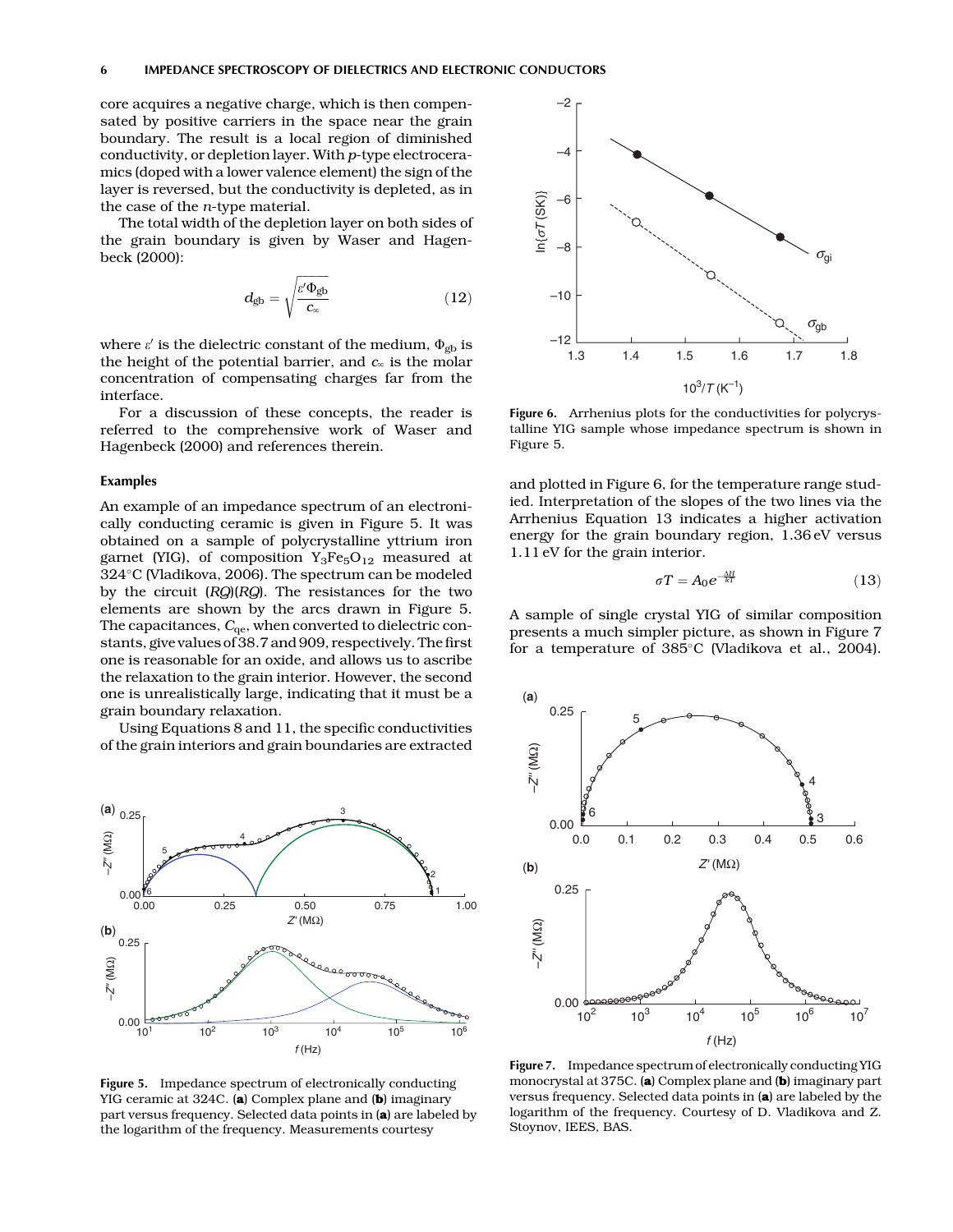

A single arc is observed which can be ascribed to a simple conductivity relaxation of the bulk.

Conductivity relaxations occur also in materials whose use is far removed from ionics or electronics. For example, ceramics of silicon carbide prepared by liquid phase sintering were found to have electrical characteristics resembling those of electroceramics. Figure 8 shows data replotted from the literature (McLachlan et al., 2004), for a fine-grained ceramic  $(D < 2\mu m)$  at  $250^{\circ}$ C. The spectrum clearly resolves the grain interior and grain boundary arcs. The grain boundaries consist of several phases, related to the doping of the material (McLachlan et al., 2004).

Experimental studies of seemingly well-understood materials sometimes produce unexpected results. Figure 9 shows an impedance spectrum, at 77.4 K, of  $La<sub>0.58</sub>Sr<sub>0.4</sub>Co<sub>0.2</sub>Fe<sub>0.8</sub>O<sub>3</sub>$  (lanthanum strontium cobaltite ferrite, LSCF), an electronically conducting oxide used as a cathode for solid oxide fuel cells. At normal operating temperatures of ca.  $600^{\circ}$ C, and at ambient temperature, any relaxations that may be present lie outside the frequency range of ordinary impedance analyzers. However, at liquid nitrogen temperature, the sample shows what appears to be a grain boundary relaxation. While this is of no consequence to the operation of a fuel cell, it illustrates the need to explore the widest possible range of experimental conditions in pursuit of a fundamental understanding of materials and systems.

Figure 8. Impedance spectrum for liquid-phase sintered silicon carbide at  $250^{\circ}$ C, in vacuum, showing resolved grain interior and grain boundary arcs, adapted from McLachlan et al. (2004). The gray lines are the fits to (RQ) elements for the grain interior and grain boundary relaxations. (N.B. A frequencydependent conductivity based on another model was used in the original reference.)

In the remainder of this section, we present examples of application of impedance spectroscopy in the field of dielectrics, also known as Dielectric Spectroscopy.

#### Polymer Nanocomposites

The first example, to be discussed in some detail, refers to polymer nanocomposites, consisting of a polymeric matrix and inorganic fillers in the nanometer size. These materials have attracted significant interest in recent years, as they exhibit improved properties at much lower filler factors than would be the case with conventional composites (Jancar et al., 2010). For optimizing and controlling that improvement it is essential to understand how polymer dynamics in the nanocomposites is affected by the presence of and interaction with the nanoparticles. The focus in this example is on rubber/ silica nanocomposites, with potential applications in the tires industry. Poly(dimethylsiloxane) (PDMS)/silica nanocomposites at various compositions were prepared by sol–gel techniques in the presence of cross-linked PDMS (Fragiadakis et al., 2005). Transmission electron microscopy shows a fine dispersion of spherical silica nanoparticles with a mean diameter of about 10 nm, while infrared spectroscopy reveals hydrogen bonding interactions between the hydroxyls on the silica surface and the oxygens on the backbone of PDMS (Fragiadakis et al., 2005).



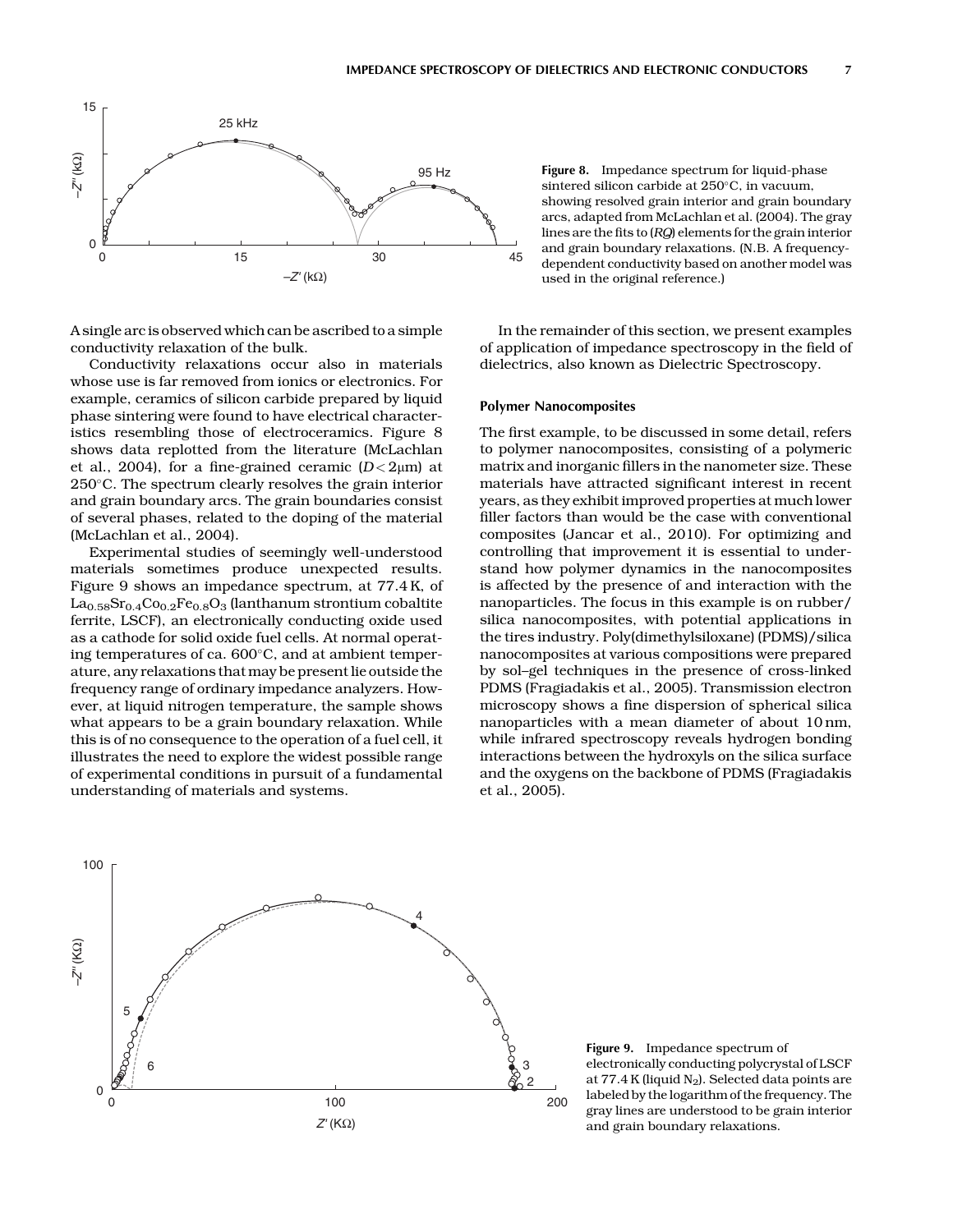

Figure 10. Dielectric loss spectra,  $\varepsilon''(f)$ , in neat PDMS and a nanocomposite at 168 K (points) and HN analysis of the data in the nanocomposite into a sum of three relaxations (lines).

Figure 10 shows dielectric loss spectra in neat PDMS and a nanocomposite at the same temperature, properly selected to follow the segmental  $\alpha$  relaxation associated to the glass transition (Fragiadakis et al., 2005), obtained by measuring capacitance and conductance of a plate capacitor filled with the sample (Kremer and Schoenhals, 2002). In neat PDMS, this relaxation gives rise to a single loss peak, shifting to higher frequencies with increasing temperature. The glass transition temperature,  $T_{\rm g}$ , of this material is about 160 K. In the nanocomposite we observe the same loss peak and, in addition, a weaker and slower one, by about five decades in frequency. On the basis of results obtained with several compositions and with other similar systems, we attribute the slower loss peak to the segmental relaxation of polymer chains interacting with the silica nanoparticles, presumably in an interfacial layer around the nanoparticles, and we use the term  $\alpha'$  for that. The faster and stronger loss peak, in the same frequency region as in neat PDMS, is, consequently, assigned to the segmental relaxation of PDMS chains sufficiently away from the silica nanoparticles (bulk PDMS) (Fragiadakis et al., 2005).

To quantitatively analyze these and similar experimental results, model functions are fitted to the data, here a sum of Havriliak–Negami (HN) terms, one for each loss peak, of the type (Kremer and Schoenhals, 2002; Barsoukov and Macdonald, 2012).

$$
\varepsilon^*(\omega) = \varepsilon_{\infty} + \frac{\Delta \varepsilon}{[1 + (j\omega\tau)^{1-\alpha}]^{\beta}}
$$
(14)

In this expression,  $\varepsilon^*(\omega) = \varepsilon'(\omega) - i\varepsilon^*(\omega)$  is the complex<br>dielectric function. As is the dielectric strength (disperdielectric function,  $\Delta \varepsilon$  is the dielectric strength (dispersion),  $\Delta \varepsilon = \varepsilon_{\rm s} - \varepsilon_{\infty}$ , where  $\varepsilon_{\rm s}$  and  $\varepsilon_{\infty}$  are respectively the lowand high-frequency limits of  $\varepsilon',\,\tau$  is the relaxation time,  $\tau = 1/2\pi f_{HN}$ , where  $f_{HN}$  is a characteristic frequency closely related to the loss peak frequency  $f_{\text{peak}}$ , and



Figure 11. Arrhenius plot for neat PDMS and a nanocomposite. The lines are fits of the Arrhenius Equation 15 and of the VTF Equation 16 to the experimental data for  $s$ , and for  $\alpha$  and  $\alpha',$ respectively.

 $\alpha$ ,  $\beta$  are the shape parameters describing the  $\varepsilon''(\omega)$  curve. The analysis indicates the existence of a third, weaker relaxation, s, as shown in the example of Figure 10, assigned to the rotation of hydroxyl groups attached to the silica surface, confirmed by comparison with literature (Fragiadakis et al., 2005).

Analysis provides information on the time scale, the strength and the shape of each relaxation (Kremer and Schoenhals, 2002; Fragiadakis et al., 2006). Time scale is best discussed in terms of the Arrhenius diagram shown in Figure 11 for neat PDMS and a nanocomposite. The lines are fits of the Arrhenius equation (Fragiadakis et al., 2006):

$$
f_{\text{max}} = f_o \exp\left(-\frac{\Delta H}{kT}\right) \tag{15}
$$

to the data for the local s relaxation, and of the Vogel– Tammann–Fulcher (VTF) equation (Fragiadakis et al., 2006)

$$
f_{\text{max}} = A \exp\left(-\frac{B}{T - T_0}\right) \tag{16}
$$

to the data for the cooperative  $\alpha$  and  $\alpha'$  relaxations. In these equations,  $\Delta H$  is the activation energy (barrier height),  $k$  Boltzmann's constant,  $f_0$  and A frequency factors, B a pseudoenergy, and  $T_0$  the Vogel temperature (Fragiadakis et al., 2006).

In Figure 12 the temperature dependence of the dielectric strength  $\Delta \varepsilon$  of  $\alpha$  and  $\alpha'$  relaxations is demonstrated for two nanocomposites. These are evaluated as measures of the fractions of bulk and interfacial polymer, respectively (Fragiadakis et al., 2006). The increase of  $\Delta \varepsilon$  of  $\alpha'$  at the expense of  $\alpha$ , with increasing filler content, and the decrease of the former with increasing temperature provide additional support for the assignment of the two relaxations given above.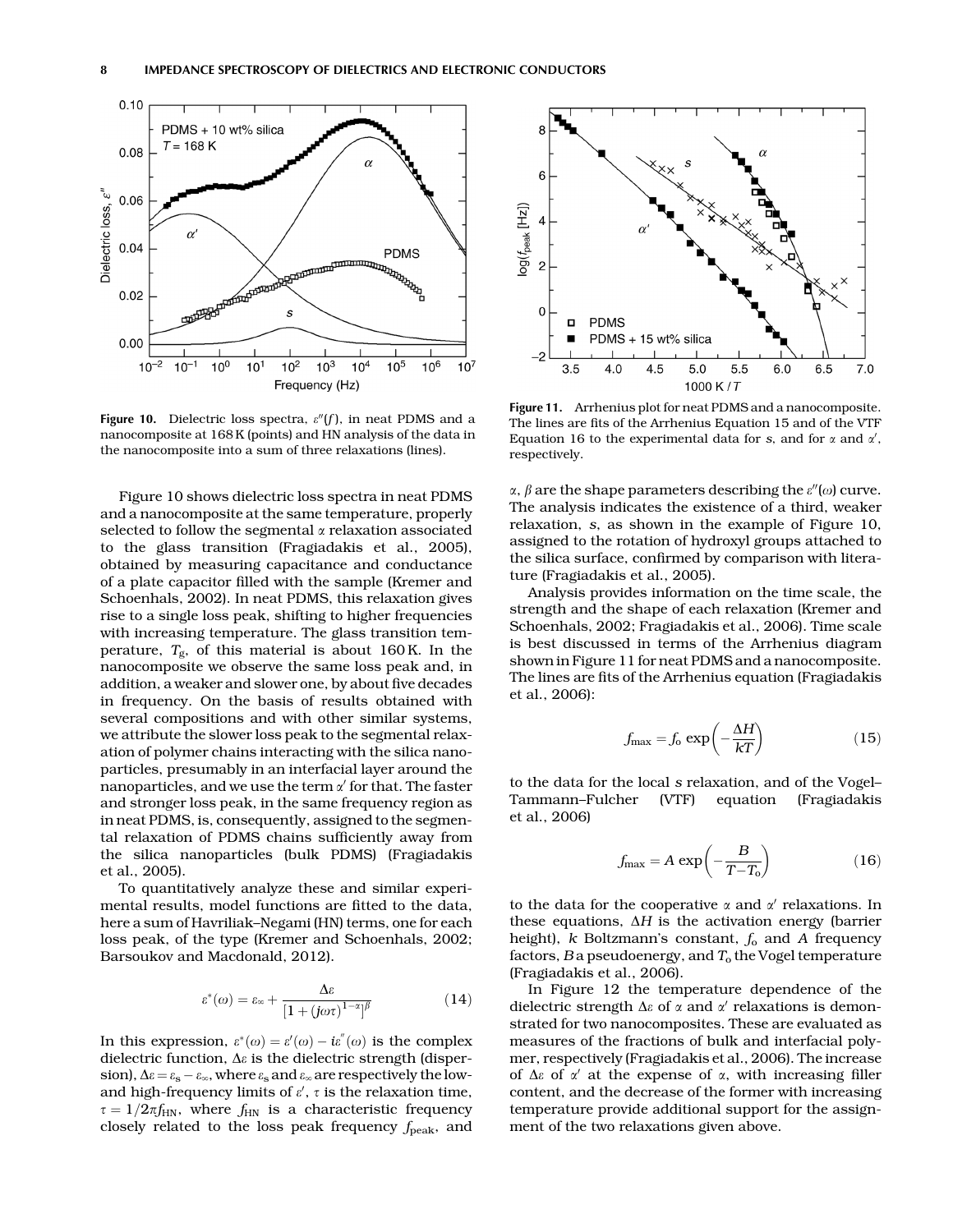

Figure 12. Dielectric strength against temperature for the  $\alpha$  and  $\alpha'$  relaxations in two PDMS/silica nanocomposites.



Figure 13. Comparative  $\varepsilon''(f)$  spectra in a PDMS and two NR nanocomposites.

In Figure 13 we compare loss spectra in a PDMS and two natural rubber (NR) nanocomposites, one with a fine dispersion of silica nanoparticles, similar to the PDMS nanocomposite, and the second with larger aggregates, in the temperature/frequency regions of the segmental relaxation. Since NR has no oxygens on the backbone, there are no hydrogen bonds in the corresponding silica composites. As a result, the  $\alpha'$  relaxation of PDMS/silica becomes a weaker shoulder more close to the  $\alpha$  relaxation in the NR nanocomposite with dispersed silica particles, whereas it disappears in the NR nanocomposite with aggregated silica particles, where the surface to volume ratio of the filler decreases significantly.

#### Application to Block Copolymers

The second example refers to block copolymers. These are polymer chains where two or more types of



Figure 14. Comparative  $\varepsilon''(f)$  spectra recorded with the samples indicated on the plot at 243 K. The  $\varepsilon''$  values of the copolymers have been normalized to the volume fraction of B blocks in the sample. The lines are guides to the eye.

monomers are combined in block form, poly(oxybutylene) and poly(oxyethylene) blocks in our example, denoted in the following with B and E, respectively. The useful properties of block copolymers originate largely from the tendency of blocks to segregate, giving rise to microdomain structures (Hamley, 1998). At the low temperatures of measurements employed here, the E blocks crystallize into a lamellar structure (and, thus, do not exhibit long-range molecular mobility), whereas the B blocks are atactic (amorphous). Thus, IS probes select the mobility of the B chains, with constraints imposed by the crystalline E blocks. The B chains possess a dipole moment along the chain axis and exhibit, in addition to the segmental  $\alpha$  process, the slower normal mode (NM) process, related to the fluctuation and orientation of the end-to-end polarization vector of the chain (Kyritsis et al., 2000a).

Figure 14 shows comparative dielectric loss spectra in a homopolymer B, a diblock EB, and a triblock EBE, with similar B chain lengths. The indices give the numberaverage block lengths in chain units. The homopolymer and the triblock are dipole-inverted, growing both ways from the middle of the B chain (Kyritsis et al., 2000a). An example of the analysis by fitting a sum of two HN terms of the type of Equation 14, the faster for the  $\alpha$  process and the slower for the NM process, plus a conductivity term, here simultaneously to the  $\varepsilon'$  and  $\varepsilon''$  data, is shown in Figure 15 (Kyritsis et al., 2000a). We already observe in Figure 15 that the  $\alpha$  process shows comparable time scale in B and EB, whereas it becomes slower in EBE, reflecting the constraints imposed by tethering both chain ends. Analysis provides quantitative support for that and shows also that the NM process becomes slightly slower in the diblock and significantly slower in the triblock, as compared to the homopolymer, due to effects of fixed chain ends and of dipole inversion (Kyritsis et al., 2000a, 2000b).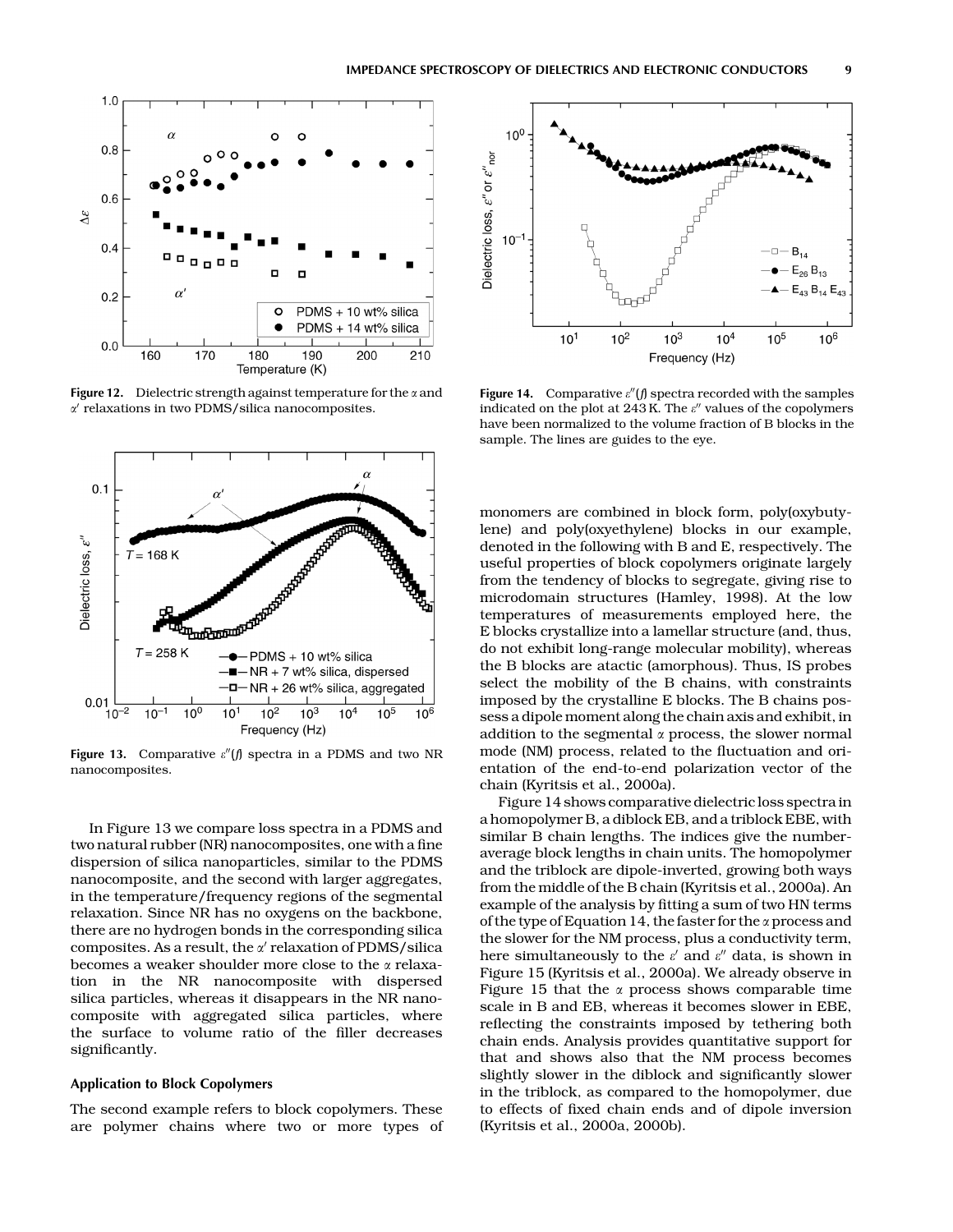

**Figure 15.**  $\varepsilon'$ ( $f$ ) and  $\varepsilon''$ ( $f$ ) spectra of  $\mathrm{E_{26}B_{13}}$  at  $243\,\mathrm{K}$  (points) and analysis into a sum of an  $\alpha$  process, a NM process, and a conductivity term (lines).

#### Dielectric to Conducting Transition

In the third example, we follow the transition from dielectric to conducting behavior with a change in the composition of the sample. Our system is isotactic poly (propylene) (iPP) filled with conducting multiwalled carbon nanotubes (MWCNT). At low filler contents, carbon



Figure 16.  $\varepsilon'$  at 1 MHz against vol% (and wt%) filler content in iPP/MWCNT nanocomposites below  $p_c$ . The line is a fit of Equation 17 to the data with the fitting parameters given on the plot. The inset shows  $\varepsilon'(\text{\sf f})$  for the compositions indicated on the plot.



Figure 17.  $\sigma_{dc}$  against vol% (and wt%) filler content in iPP/ MWCNT nanocomposites above  $p_c$ . The line is a fit of Equation 18 to the data with the fitting parameters given on the plot. The inset shows  $\sigma'_{\rm ac}(f)$  for the compositions indicated on the plot.

nanotubes (CNT) are individually dispersed in the polymer matrix and the system shows dielectric behavior (Fig. 16). At higher filler contents, a continuous CNT network is formed and the sample becomes conducting (Fig. 17). The transition can be studied by IS and the percolation threshold  $p_c$ , the critical filler content where first macroscopic conductivity appears, can be independently determined by measurements at compositions both lower and higher than  $p_c$ . Below  $p_c$ ,  $\varepsilon'$  follows the power law (Logakis et al., 2010)

$$
\varepsilon' \sim (p_c - p)^{-s} \tag{17}
$$

where  $p$  is the volume fraction of the filler and  $s$  a critical exponent (Fig. 16). The high values of  $\varepsilon'$ , arising from interfacial polarization (Logakis et al., 2010), may be utilized in flexible capacitor and electrostatic dissipation applications. Above  $p_c$ , dc conductivity  $\sigma_{dc}$  follows the power law (Logakis et al., 2010).

$$
\sigma_{\rm dc} \sim (p - p_{\rm c})^t \tag{18}
$$

where t is a critical exponent related with the dimensionality of the investigated system (Logakis et al., 2010).  $\sigma_{\rm dc}$ is directly measured or obtained from IS measurements as the plateau (frequency independent) value of ac conductivity  ${\sigma'}_{\rm ac}$  (actually real part of the complex conductivity) at low frequencies (Fig. 17). In that case,  $p_c$ may be determined also from the filler content dependence of the critical frequency of the change from frequency-independent to frequency-dependent conductivity (Logakis et al., 2009).  ${\sigma'}_{\rm ac}$  is related to  ${\scriptstyle {\scriptstyle \cal E}}''$ by Logakis et al. (2010).

$$
\sigma'_{\rm ac}(\omega) = \varepsilon_0 \omega \varepsilon^{''}(\omega) \tag{19}
$$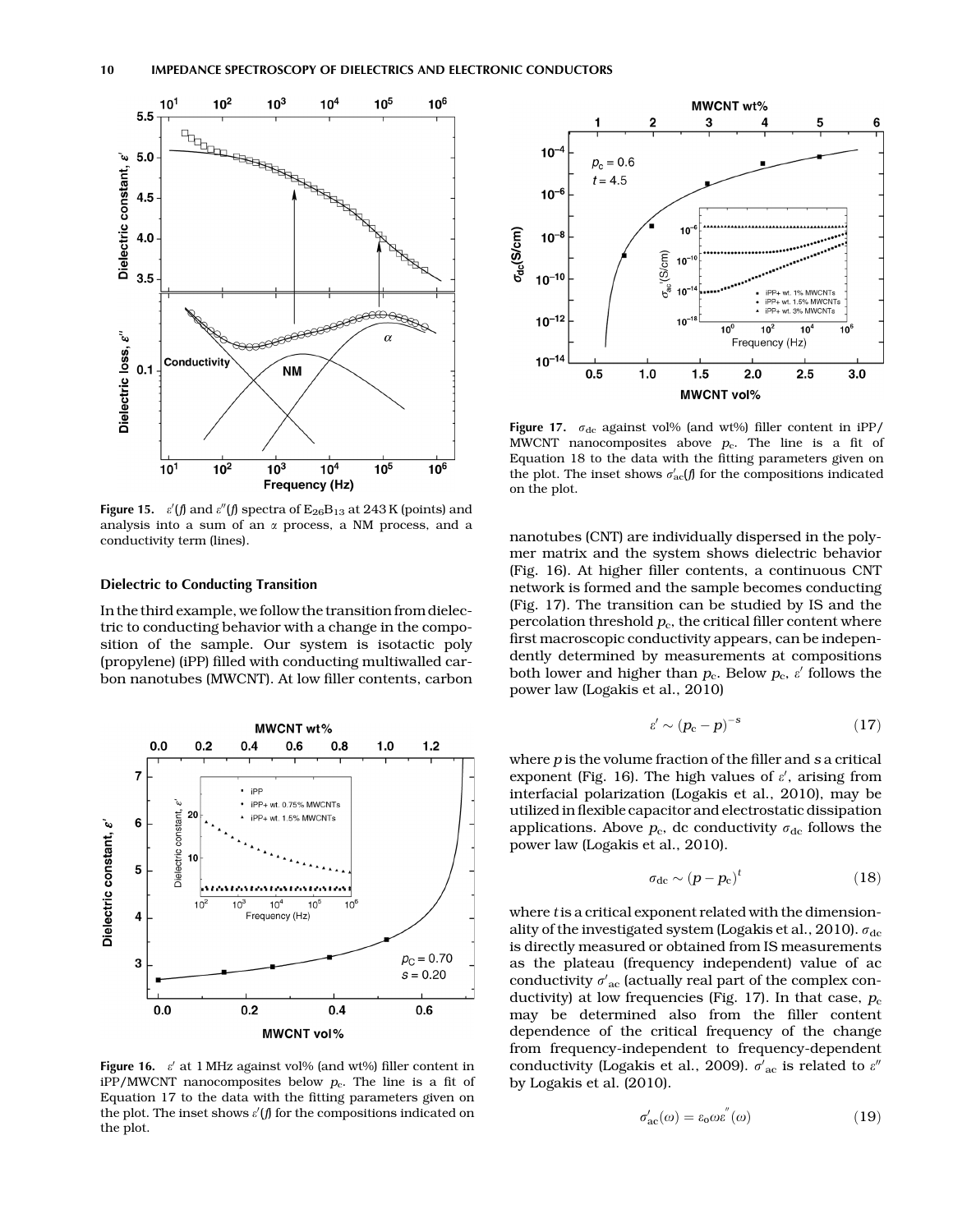where  $\varepsilon_0$  is the permittivity of free space. The high values of conductivity above  $p_c$  may be utilized in electrostatic painting, antistatic, and EMI shielding applications.

## SAMPLE PREPARATION

## Sample Form

The sample, in the form of a flat sheet, is pressed between two capacitor plates. If the sample is not flat enough or is hard (e.g., an electroceramic), metal electrodes are deposited on to the faces, to ensure good electrical contact.

#### Dimensions

While the dimensions of the sample are not critical, for a given material, the aspect ratio,  $\ell/A$ , affects the magnitude of the sample impedance. Frequently, an  $\ell/A$  of  $0.25 \text{ cm}^{-1}$  or less is used, to reduce impedance and, hence, the sensitivity of the measurement to stray capacitance.

#### Cleaning

If the sample is to be studied at ambient or low temperatures, thorough cleaning and drying is advisable, in order to eliminate the parasitic effects described in Section "Practical Aspects of the Method." For high temperature studies, drying is not essential, as contamination by moisture gases is normally removed during the initial heating.

#### Electrodes

In contrast to the case of electrochemical impedance spectroscopy, where the electrodes take part in the electrochemical processes, for impedance spectroscopy of dielectrics and electronic conductors, the electrodes serve mainly as current collectors. Electrodes of silver, gold, platinum, palladium, nickel, or carbon are chosen, depending on their chemical compatibility with the sample and the preferred method of deposition: evaporation, sputtering, screen printing, or hand painting.

#### PROBLEMS

#### Stray Quantities and Correction for their Effects

The measurements obtained are the combined response of the sample and of the rig. To obtain the response of the sample alone, stray (parasitic) quantities must be estimated and their effect subtracted out of the measured impedance. In practice, the most important stray quantities are the series inductance and the parallel capacitance and these can be reduced by attention to rig design, but cannot be entirely eliminated. The stray inductance can be reduced by making lead lengths as short as possible, while the stray capacitance can be minimized by using screened conductors wherever possible and by grounding any metal parts of the rig.

The stray series inductance,  $L_{ss}$ , is evaluated by short circuiting the rig at the position of the sample and performing a measurement in the highest accessible frequency range. If the instrument can display the series inductance, this can be read directly; otherwise it must be obtained by fitting the impedance spectrum to a circuit RL, in which the component R accounts for the contact resistance. Data obtained with the sample in place are corrected for  $L_{ss}$  by subtracting  $2\pi f L_{ss}$  from the imaginary part of the impedance,  $Z_{\text{im}}$ . The stray parallel capacitance,  $C_{\rm sp}$ , is evaluated by measurement of the empty rig with the contacts set to their maximum distance, so as to minimize the air gap capacitance, as distinct from stray capacitance. As before,  $C_{sp}$  may be read directly from the instrument, or evaluated by fitting to a parallel circuit (RC). To correct for  $C_{\rm sp}$ , the quantity  $2\pi fC_{\rm sp}$  is subtracted from the imaginary part of the admittance. In the above corrections, the real part of the impedance/admittance is not corrected.

As illustrated in the "Data Analysis and Initial Interpretation" section, experimental studies of seemingly well-understood materials sometimes produce unexpected results. The range of experimental conditions explores should always be wider than that of the application, in order to reveal effects that are insignificant at operating conditions. This also leads to a better understanding of materials processes and systems.

## CLOSING REMARKS

In the previous sections, we have discussed impedance spectroscopy and its application to selected electronic conducting and dielectric materials. With a few exceptions, the examples have concerned samples and data, about which we have had some background knowledge. While this may have somewhat restricted the range of materials we could cover, we hope that it has illustrated the insight that impedance spectroscopy can bring into solid-state research. We also hope that the examples have emphasized the importance of the control of the experimental conditions, especially of temperature, pressure, humidity, and amplitude of the applied signal.

The examples given reveal two dichotomies regarding the use of IS. The first one concerns the type of circuit (series or parallel) used to model the impedance response:

- i. For electroceramics, which according to the brick layer model, for  $d \ll D$  and  $\sigma_{gb} \ll \sigma_{gi}$ , are approximated by grain and grain boundary regions connected in series, the preferred representation is the impedance spectrum.
- ii. For dielectrics, where relaxation processes occur in parallel (e.g., different dipolar species reorient in response to an applied voltage) the preferred representation is the complex dielectric constant.

The above differences are a reflection of the physical processes and are, therefore, intuitive.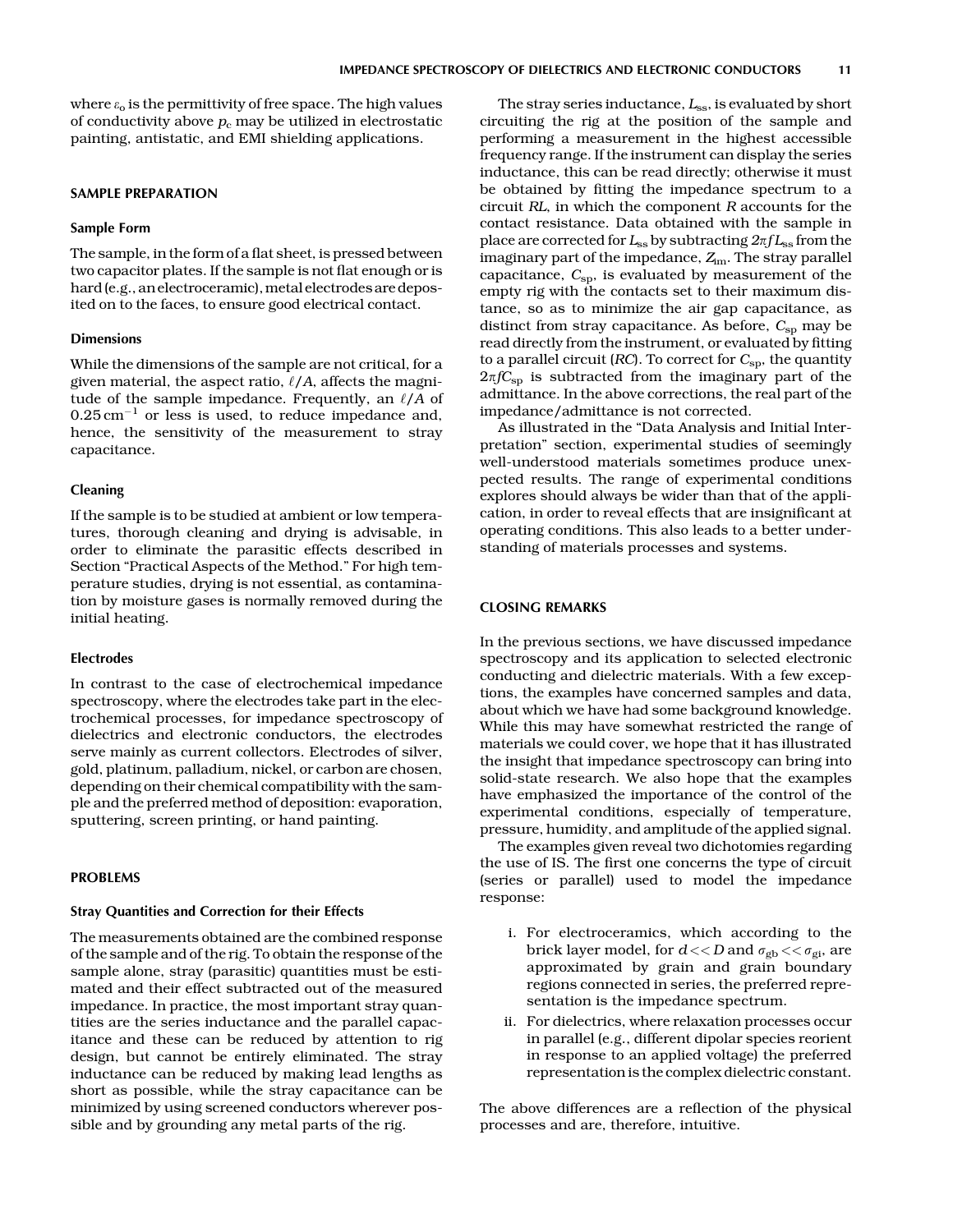

Figure 18. Circuit equivalents for (a) the Debye and (b) Cole-Cole model of dielectric relaxation.

The second dichotomy concerns the manner in which nonideality is accommodated. In the case of electroceramics and ceramic ionic conductors, this is done by assigning a fractional frequency dependence to the storage element, typically a CPE with  $0.5 < n < 1$ . Although, as stated by Barsoukov and Macdonald (2012), the CPE has no physical basis, it is rather successful in covering the phenomenology of conductivity relaxation. We also saw that a quasiequivalent capacitance could be derived using Equation 6 and that this quantity has a practical use in determining the length scale of the feature giving rise to the capacitance.

While the literature on dielectrics is not as preoccupied with circuit equivalents as that on ceramics, when nonideality is introduced, it is done via the loss element rather than the storage element (i.e., the resistor rather than the capacitor). The "ideal" Debye model is equivalent to the circuit in Figure 18a, while the Cole–Cole model corresponds to Figure 18b. In other words, the fractional frequency dependence is assigned to the component that replaces the resistor.

The two interpretations function well in isolation from each other. It is, however, not clear how they should be combined when systems exhibit behavior intermediate between conductive and dielectric. Can one, for example, fully account for electroceramics at low temperatures, where the conductivity becomes very low but dielectric properties remain? The next few years will show whether practitioners in dielectrics, electroceramics, and ionics are able to develop unified models for the response of this group of materials.

#### ACKNOWLEDGMENTS

Coworkers past and present are thanked for many valuable discussions on the theory and practice of impedance spectroscopy. D. Vladikova and Z. Stoynov of the Institute of Electrochemistry and Energy Systems, Bulgarian Academy of Sciences, are specially thanked for providing the original data on YIG. P. Plonczak of Risø DTU collaborated on the study of LCSF.

## ABBREVIATIONS

| <b>CNLS</b> | complex nonlinear least squares |
|-------------|---------------------------------|
| <b>CNT</b>  | carbon nanotubes                |

| <b>CPE</b>   | constant phase element                         |
|--------------|------------------------------------------------|
| <b>EIS</b>   | electrochemical impedance spectroscopy         |
| HN           | Havriliak-Negami                               |
| iPP          | isotactic poly(propylene)                      |
| IS.          | impedance spectroscopy                         |
| <b>LSCF</b>  | lanthanum strontium cobaltite ferrite          |
| <b>MWCNT</b> | multiwalled carbon nanotubes                   |
| NR           | natural rubber                                 |
| <b>PDMS</b>  | poly(dimethylsiloxane)                         |
| <b>PTCR</b>  | positive temperature coefficient of resistance |
| <b>TSDC</b>  | thermally stimulated depolarization currents   |
| <b>VTF</b>   | Vogel-Tammann-Fulcher                          |
| YIG          | yttrium iron garnet                            |
| ZARC         | impedance element consisting of a resistor     |
|              | and CPE in parallel                            |

## SYMBOLS

| voltage                                        |
|------------------------------------------------|
| electrical resistance                          |
| electrical current                             |
| capacitance                                    |
| quasiequivalent capacitance (or pseudocapa-    |
| citance) for a ZARC                            |
| admittance                                     |
| impedance                                      |
| prefactors in the admittance of the constant   |
| phase angle element                            |
| exponent in the admittance of the constant     |
| phase angle element                            |
| electrical conductivity                        |
| grain interior conductivity                    |
| grain boundary conductivity                    |
| grain interior resistance                      |
| grain boundary resistance                      |
| grain interior capacitance                     |
| grain boundary capacitance                     |
| grain interior dielectric constant             |
| grain boundary dielectric constant             |
| grain size                                     |
| grain boundary thickness                       |
| grain boundary potential barrier               |
| defect concentration far from grain boundary   |
| core                                           |
| activation energy                              |
| pre-exponential of the electrical conductivity |
| glass transition temperature                   |
| complex dielectric function                    |
| real part of the dielectric function           |
| imaginary part of the dielectric function      |
| (dielectric loss)                              |
| angular frequency                              |
| dielectric strength                            |
| low-frequency limit of the real part of the    |
| dielectric function                            |
| high-frequency limit of the real part of the   |
| dielectric function                            |
| relaxation time                                |
| characteristic frequency in the HN             |
| Equation 14                                    |
| loss peak frequency                            |
|                                                |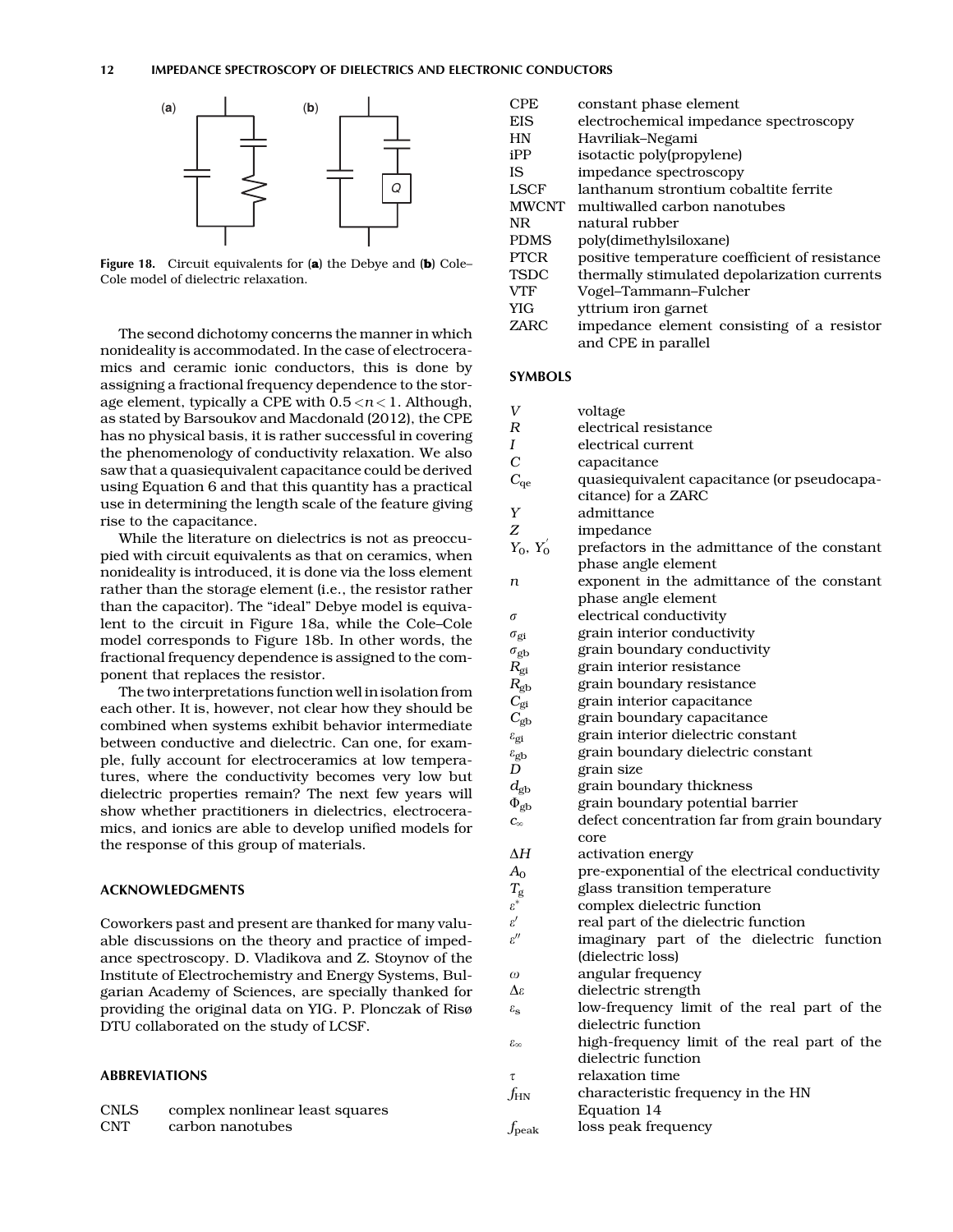| shape parameters            |
|-----------------------------|
| absolute temperature        |
| Boltzmann's constant        |
| frequency factors           |
| pseudoenergy                |
| Vogel temperature           |
| percolation threshold       |
| filler volume fraction      |
| critical exponents          |
| de conductivity             |
| ac conductivity (real part) |
| permittivity of free space  |
|                             |

## LITERATURE CITED

- Barsoukov, E. and Macdonald, J. R. 2005. Impedance Spectroscopy. 2nd ed. Wiley, Hoboken, NJ.
- Barsoukov, E. and Macdonald, J. R. 2012. Electrochemical Impedance Spectroscopy This volume.
- Bauerle, J. E. 1969. Study of solid electrolyte polarization by a complex admittance method. J. Phys. Chem. Solids 30:2657–2670.
- Beekmans, N. M. and Heyne, L. 1976. Correlation between impedance, microstructure and composition of calciastabilized zirconia. Electrochim. Acta 21 303–310.
- Bonanos, N. and Lilley, E. 1981. Conductivity relaxations in single crystals of sodium chloride containing suzuki phase precipitates. J. Phys. Chem. Solids 42:943–952.
- Bucci, C., Fieschi, R., and Guidi, G. 1966. Ionic thermocurrents in dielectrics. Phys. Rev. 148:816–823.
- Debye, P. J. W. 1929. Polar Molecules. Dover Publications, (original publication 1929).
- Fabregat-Santiago, F., Garcia-Belmonte, G., Mora-Seró, I., and Bisquert, J. 2011. Characterization of nanostructured hybrid and organic solar cells by impedance spectroscopy. Phys. Chem. Chem. Phys. 13:9083–9118.
- Fragiadakis, D., Pissis, P., and Bokobza, L. 2005. Glass transition and molecular dynamics in poly (dimethylsiloxane)/ silica nanocomposites. Polymer 46:6001-6008.
- Fragiadakis, D., Pissis, P., and Bokobza, L. 2006. Modified chain dynamics in poly(dimethylsiloxane)/silica nanocomposites. J. Non-Cryst. Solids 352:4969–4972.
- Haile, S. M., West, D. L., and Campbell, J. 1998. The role of microstructure and processing on the proton conducting properties of gadolinium-doped barium cerate. J. Mater. Res. 13:1576–1595.
- Hamley, I. W. 1998. The Physics of Block Copolymers. Oxford University Press, Oxford.
- Hodge, I. M., Ingram, M. D., and West, A. R. 1975. New method for analyzing ac behavior of polycrystalline solid electrolytes. J. Electroanal. Chem. 58:429–432.
- Hong, C-M. and Day, D. E. 1979. Thermally stimulated polarization and depolarization current (TSPC–TSDC) techniques for studying ion motion in glass. J. Mater. Sci. 14:2493–2499.
- Hsu, C. H. and Mansfeld, F. 2001. Concerning the conversion of the constant phase element parameter Y0 into a capacitance. Corrosion 57:747–748.
- Irvine, J. T. S., Sinclair, D. C., and West, A. R. 1990. Electroceramics: characterization by impedance spectroscopy.Adv. Mater. 2:132–138.
- Jancar, J., Douglas, J. F., Starr, F. W., Kumar, S. K., Cassagnau, P., Lesser, A. J., Sternstein, S. S., and Buehler, M. J. 2010. Current issues in research on structure– property relationships in polymer nanocomposites. Polymer 51:3321–3343.
- Jovic, V. D. 2003. Research Solutions and Resources. Available at http://www.consultrsr.com/files/jovic.pdf. Accessed November 29, 2011.
- Kremer, F. and Schoenhals, A. 2002. Broadband Dielectric Spectroscopy. Springer, Berlin.
- Krohns, S., Lunkenheimer, P., Ebbinghaus, S. G., and Loidl, A. 2007. Broadband dielectric spectroscopy on singlecrystalline and ceramic CaCu<sub>3</sub>Ti<sub>4</sub>O<sub>12</sub>. Appl. Phys. Lett. 91:022910.
- Kyritsis, A., Pissis, P., Konsta, A., Mai, S.-M., and Booth, C. 2000a. Molecular dynamics in homo, diblock and triblock polymers studied by dielectric relaxation spectroscopy. IEEE Trans. Diel. El. Insul. 7:509–516.
- Kyritsis, A., Pissis, P., Mai, S.-M., and Booth, C. 2000b. Comparative dielectric studies of segmental and normal mode dynamics of poly(oxybutylene) and poly(oxyethylene)– poly(oxybutylene) diblock copolymers. Macromolecules 33:4581–4595.
- LEVMW, web information. The newest WINDOWS version, LEVMW, of the comprehensive LEVM fitting and inversion program may be downloaded at no cost by accessing http:// jrossmacdonald.com. Accessed November 29, 2011.
- Lilley, E. and Strutt, J. E. 1979. Bulk and grain-boundary ionicconductivity in polycrystalline beta"-alumina. Phys. Stat. Sol. A 54:639–650.
- Logakis, E., Pandis, Ch., Peoglos, V., Pissis, P., Piontek, J., Poetschke, P., Micusik, M., and Omastova, M. 2009. Electrical/dielectric properties and conduction mechanism in melt processed polyamide/multi-walled carbon nanotubes composites. Polymer 50:5103–5111.
- Logakis, E., Pollatos, E., Pandis, Ch., Peoglos, V., Zuburtikudis, I., Delides, C. G., Vatalis, A., Gjoka, M., Syskakis, E., Viras, K., and Pissis, P. 2010. Structure–property relationships in isotactic polypropylene/multi-walled carbon nanotubes nanocomposites. Compos. Sci. Technol. 70:328–335.
- Macdonald, J. R. 1984. Note on the parameterization of the constant-phase admittance element. Solid State Ionics 13:147–149.
- Macdonald, J. R. 1995. Exact and approximate nonlinear leastsquares inversion of dielectric-relaxation spectra. J. Chem. Phys. 102:6241–6250.
- Macdonald, J. R. 2000a. Comparison of parametric and nonparametric methods for the analysis and inversion of immittance data: critique of earlier work. J. Comput. Phys. 157:280–301.
- Macdonald, J. R. 2000b. Comparison of the universal dynamic response power–law fitting model for conducting systems with superior alternative models. Solid State Ionics 133:79–97.
- Macdonald, J. R. 2011. Effects of various boundary conditions on the response of Poisson–Nernst–Planck impedance spectroscopy analysis models and comparison with a continuous-time random-walk model. J. Phys. Chem. A 115:13370–13380.
- Macdonald, J. R., Evangelista, L. R., Lenzi, E. K., and Barbero, G. 2011. Comparison of impedance spectroscopy expressions and responses of alternate anomalous Poisson–Nernst–Planck diffusion equations for finite-length situations. J. Phys. Chem. C 115:7648–7655.